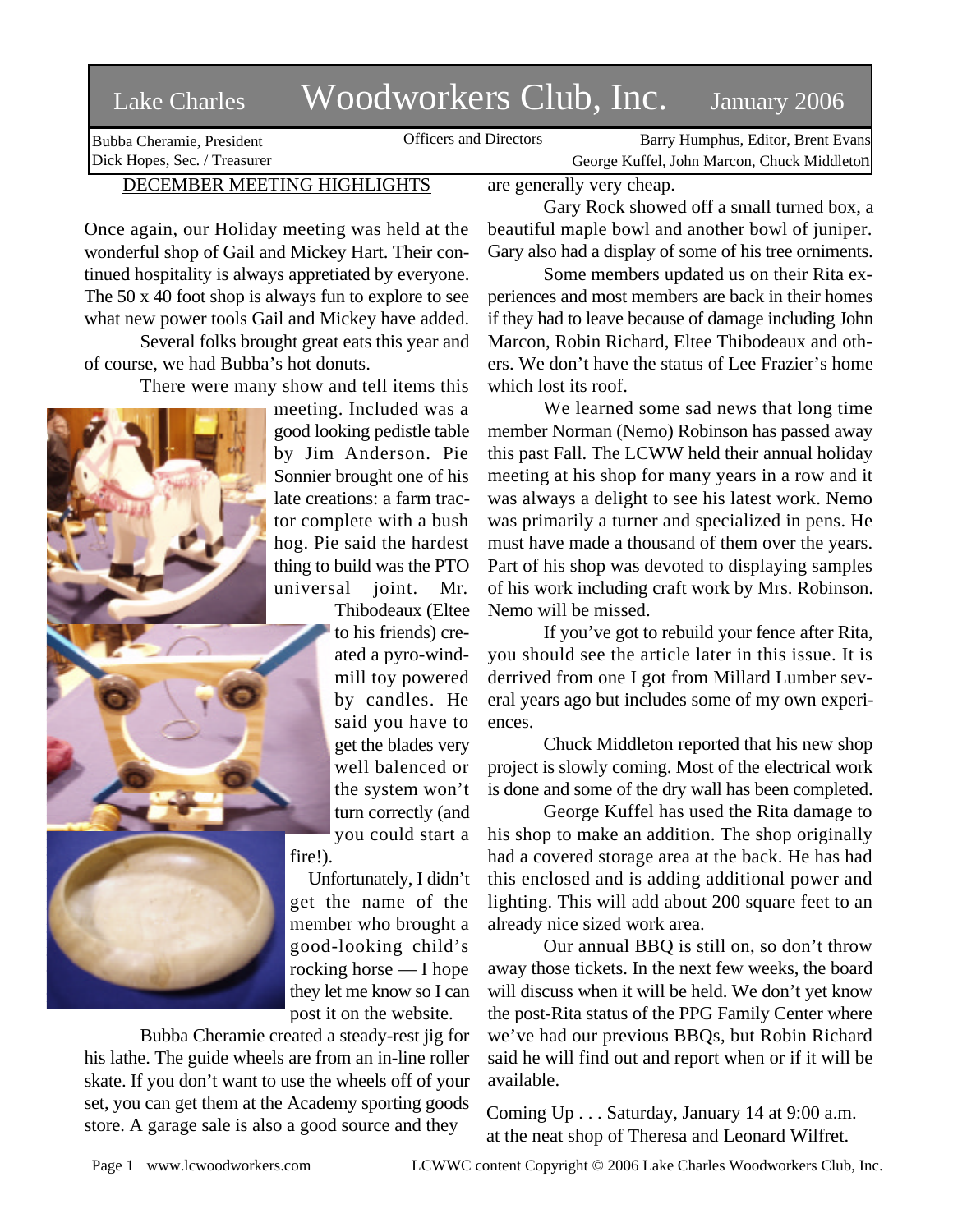## NEW BATTERY LIFE

You grab your battery-powered drill to run the last few screws down and it grinds to a halt half way throught the job. Poping off the nearly dead battery and grabing its replacement (if you have one that's charged), you finish the job, but just barely. You are experiencing what most of us have who regularly use battery power for everything from shop tools to iPods: the batteries just don't last long enough. Lots of charging cycles, cold weather and how they are used ultimately contribute to complete failure (as one of my batteries did recently). And, as Leonard Wilfret pointed out a few months ago, a rechargable battery typically looses 1% of its charge each day.

The technical challenges for battery makers are daunting. Most folks have little understanding of the complex and volatile chemistry that occurs in their batteries each time they videotape the grandkids or use their power drill. Can you imagine a chemical plant that has to operate in a closed condition and send energy forward and backward 500 times? And you can't send anybody in to do maintenance. Our members who operate chemical plants would laugh, but that's what we do with a rechargeable cell every day.

Much of the research by battery manufacturers is centered on improving the lithium ion battery (L-I), which has revolutionized the electronics and power tool industries since it was widely adopted in the mid-1990s. Found in most mobile gear today, L-I batteries are energy dense, smaller and lighter than nickel-based batteries, but are often more expensive.

They work by mixing lithium cobaltate at the positive terminal and graphite at the negative. The two materials produce a lot of energy when they react with each other. Some of the scientists involved believe the L-I has maxed out as a power source. And some companies are already coming up with new materials to replace cobaltate and graphite.

Sony Corp. and Matsushita Electric Industrial Co., (Panasonic to you and me), each announced in early 2005 that they had developed longer-lasting L-I batteries by tweaking the chemical equation. Both companies say their batteries can boost the life of a battery by up to 30 percent, but these claims are questioned by most analysts.

Sony says it replaced graphite with a mixture of tin, cobalt, and carbon for its "hybrid" battery, which is being rolled out exclusively in the company's new Handycam camcorders. The new material allows the batteries to be discharged down to a lower voltage, enabling users to get more runtime from their devices.

Designed to power laptops, cell phones and other

mobile electronics, Panasonic's first generation battery is scheduled to hit store shelves in April, 2006.

A123Systems, developer of a new generation of L-I batteries, unveiled its technology back in November and announced that it is delivering batteries with unprecedented power, safety, and life as compared to conventional lithium technology. A123Systems' first battery is now in production and being shipped to Black & Decker. It will be first utilized by Black & Decker's DeWalt brand.

A123Systems' battery technology claims up to 10X longer life, 5X power gains and dramatically faster charge time over conventional high power battery technology. A123Systems' batteries use proprietary nanoscale electrode technology built on research at Massachusetts Institute of Technology and exclusively licensed from MIT.

A123Systems' initial family of batteries is targeted at applications that require high power, high levels of safety, and longer life. These include power tools, advanced medical devices, hybrid electric vehicles, mobility products such as electric scooters, robotics, and consumer electronics.

DeWalt is using the battery in a heavy-duty 36 volt power tool platform. The 36-volt power tools will provide users with increased levels of power and runtime, at a similar or less weight than their corded counterparts. Available later this year, the new tool line was designed from the ground up to ensure durability and reliability and to make optimum use of the increased power available from A123's battery technology. The line will include a hammer drill, reciprocating saw, circular saw, impact wrench, rotary hammer, jigsaw, flashlight and combo kits.

Their first product is supposed to pack up to five times the power density of current rechargeable batteries. In addition, the battery will have the ability to recharge to 90% of its capacity in five minutes. Unlike conventional L-I batteries, the new batteries employ thermally stable, non-combustible active materials, enabling a safer cell and allowing cost reductions such as the elimination of unnecessary battery pack components.

With up to 10X improvement in life over existing rechargeable batteries, the batteries reportedly deliver thousands of cycles (not a few hundred) at high rates. Cycles refer to the number of times a battery can be charged and discharged before it no longer has any power remaining.

So expect to start seeing new DeWalt advertising promoting their new line of battery powered tools in the next few months. And expect to see those new higher prices as well. *Barry Humphus*.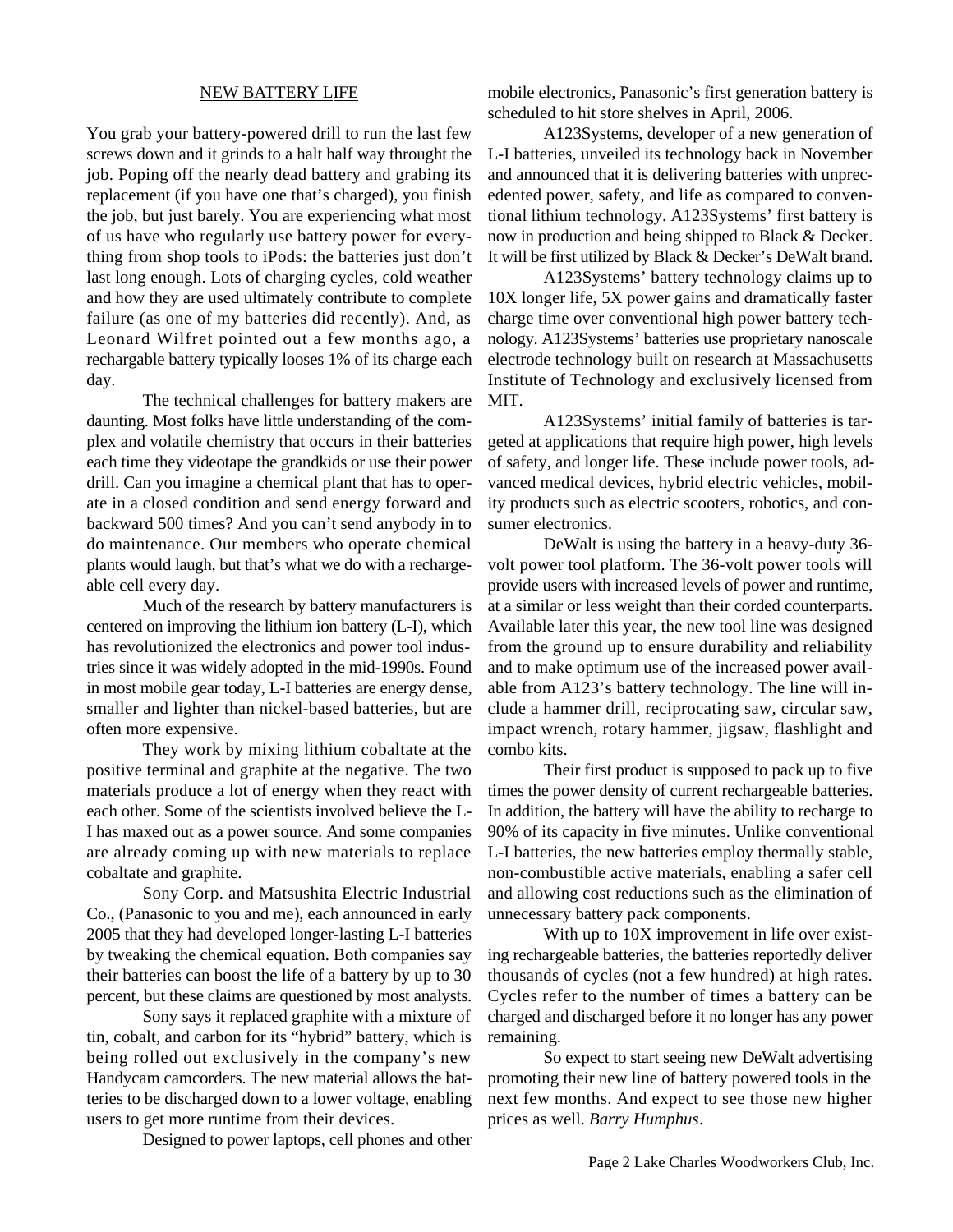## A POST-RITA FENCE POST

Common to many of us who went through Hurricane Rita is rebuilding the fences around our homes. If your insurance paid enough, you can simply get a contractor to replace it, but if you're like me, the insurance wasn't enough.

As a rule, you should set fence posts about 6' to 8' apart. The spacing of the posts depends on the type of fence you build, the terrain, the purpose of the fence, and other such factors. First you set the corners or end posts. Then stretch a line from each corner or end post to align all the posts in between. Drive a stake every 6' to 8' at the exact position where the post hole is to be dug. Be certain to take the time to measure and position the posts accurately. The appearance and the structural strength of your fence depends a great deal on the positioning of the fence posts.

Set all wood fence posts with about 1/3 of their total length buried in the ground. For example, if you have 8 foot posts, dig your hole about 2-1/2 feet deep. This is especially important on corner posts and any posts that will carry heavy weight or withstand high wind pressure.

You can anchor the posts more firmly by making the holes slightly larger at the bottom than at the top. Place a large stone, half a brick or a shovel full of gravel in the bottom of each hole. This provides drainage to avoid excessive moisture at the base of each post if you are using wooden posts. This is not needed if you are using steel pipe posts.

Be sure the posts are in an exact, upright position. You can check the alignment of each post with a regular level. You can also check the alignment of the posts in one direction by sighting from one end of the row of posts to the other.

If you use a quick-set concrete (which I recommend), you won't need to brace each post with stakes after it is properly aligned as the concrete will set in about 20 minutes. When the post is properly aligned, tamp it thoroughly to pack the dirt (if used) around the base of the post. Be sure you do not alter the alignment of the post during the tamping process.

When the post is firmly in position, build a mound around it to help eliminate water standing at the post base. Slope the concrete slightly away from the post and round it off with a trowel. Tamp the concrete lightly to eliminate any air bubbles left in the mixture that can act as water pockets. You could use the spoils from digging the hole to do this as well.

Allow the posts to stand a day and settle firmly in position before adding the fence. The heads of posts should be rounded, capped or slanted to help eliminate accumulating water, which can cause rotting. This is wellworth the effort since it allows the posts to last.

Attach a top and bottom rail to the fence posts. There are three basic ways to do this.

The top rail should be nailed or screwed near the top of the post. This is an ideal installation for many types of fencing structures. The top rail can always be joined to another rail in the center of a post this way. I used metal brackets to butt join the rails where needed. This is simple and reliable. But you can use a half lap joint to do the same thing if you don't want to use brackets.

If the rail is added on the body of the post rather than at the top, attach it with a groove, a wood block or a metal bracket. You attach the bottom rail near the bottom of the post in the same way.

The lap joint is one of the easiest to use. The grooved joint does basically the same job, but the rail is grooved into the post rather than being nailed to the post surface.

Take time to measure from the top rail to be sure the bottom rail on each is in perfect alignment. After you have measured one post, cut a measuring stick to prevent having to make an actual measurement on each post. The stick can be used to apply the same measurement to each post.

Try to keep the bottom rail of any fence at least 2" above the ground. This helps eliminate the problem of decay and makes it easier to trim grass around the base of the fence. The same applies to the fencing material as well if it is wood. Keep the bottom of the fence material at least 1 inch above the ground.

When you install the fence pickets, there are a couple of choices to make depending on the material. If it is a vinyl product, you have to follow the manuafturer's recommendation and may need special fasteners or clips. If the material is wood, you can nail it or screw it.

Nailing can be hard on your wrist and elbows unless you have access to a power nail gun. In general, you need to use a two inch nail, preferably a zinc coated ring-shank nail. If the wood is more than four inches wide, you need to use two nails at the top and two at the bottom.

If you use screws, you can get away with one screw at the top and bottom. Use a coated 'deck' screw of about 1-5/8 inches for one inch thick material. You could also use course threaded dry wall screws as they are less expensive. I've found that they last just as well as only the head is exposed. Using screws also means that they are easy to remove should you need to replace one or more slats in the fence. *Edited by Barry Humphus from Millard Lumber.*

Page 3 Lake Charles Woodworkers Club, Inc.